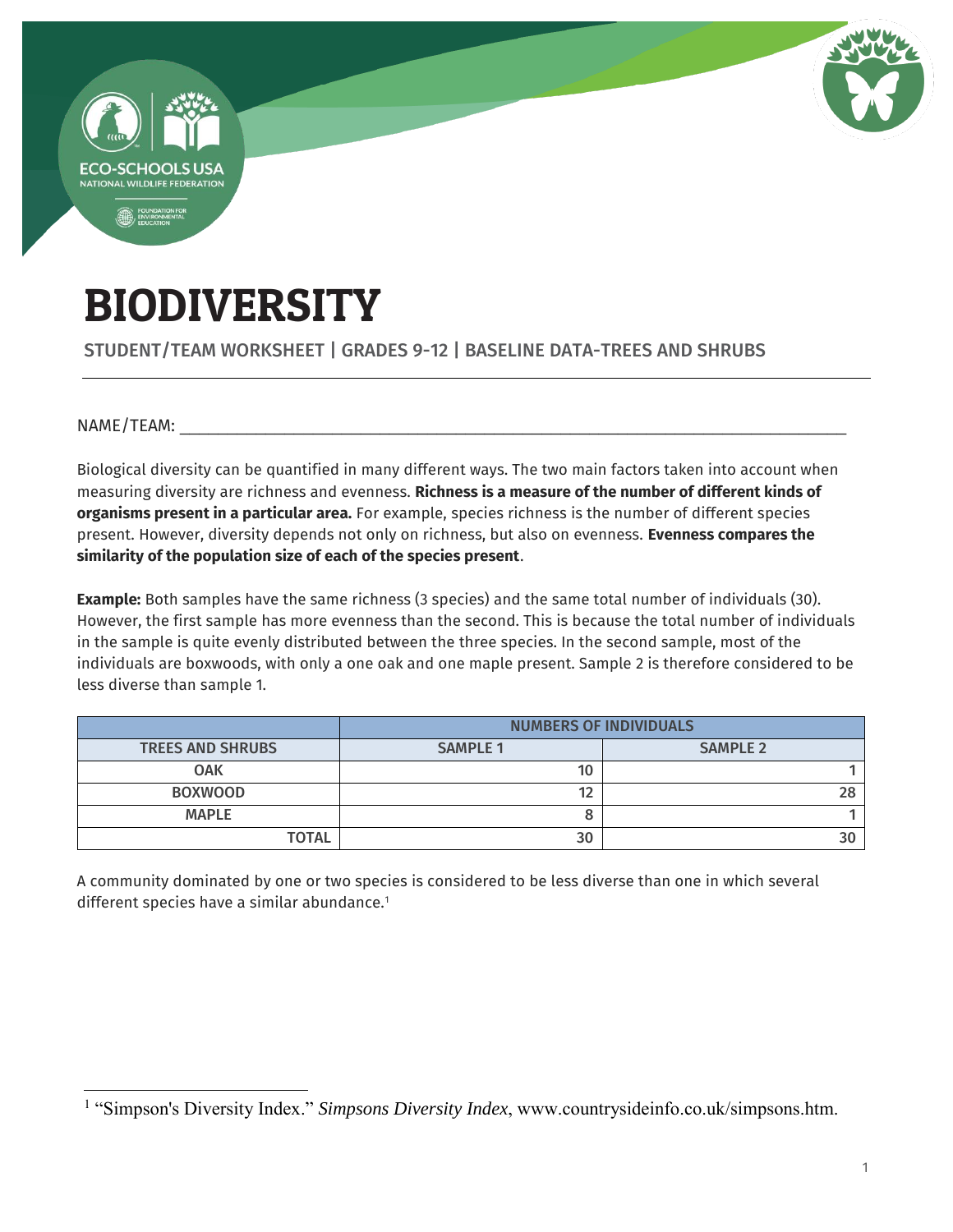

BIODIVERSITY GRADES 9-12 | BASLINE DATA-TREES AND SHRUBS



The team needs to observe the entire space. Slowly look up, down and all around the observation area, including the ground.

Use the iNaturalist SEEK app or Google Lens app, local field guides and/or local experts to provide identification assistance. If the name of the tree or shrub cannot be found, enter a description.

| 1.<br><b>CATEGORY</b><br>(TREE OR SHRUB) | <b>NAME OR DESCRIPTION</b> | <b>QUANTITY</b> | <b>ALIVE</b> | DEAD | NOTTOH |
|------------------------------------------|----------------------------|-----------------|--------------|------|--------|
| <b>EXAMPLE: TREE</b>                     | <b>BIG LEAF MAPLE</b>      | $\mathbf{3}$    | $\mathbf{3}$ |      |        |
|                                          |                            |                 |              |      |        |
|                                          |                            |                 |              |      |        |
|                                          |                            |                 |              |      |        |
|                                          |                            |                 |              |      |        |
|                                          |                            |                 |              |      |        |
|                                          |                            |                 |              |      |        |
|                                          |                            |                 |              |      |        |
|                                          |                            |                 |              |      |        |
|                                          |                            |                 |              |      |        |
|                                          |                            |                 |              |      |        |
|                                          | <b>TOTALS</b>              |                 |              |      |        |

2. Total number of trees and shrubs combined within the inventory site. (if number of trees and shrubs is greater than 50 write 50+)

#### 3. **Richness**

Number of different tree types \_\_\_\_\_

#### 4. **Richness**

Number of different shrub types \_\_\_\_\_\_